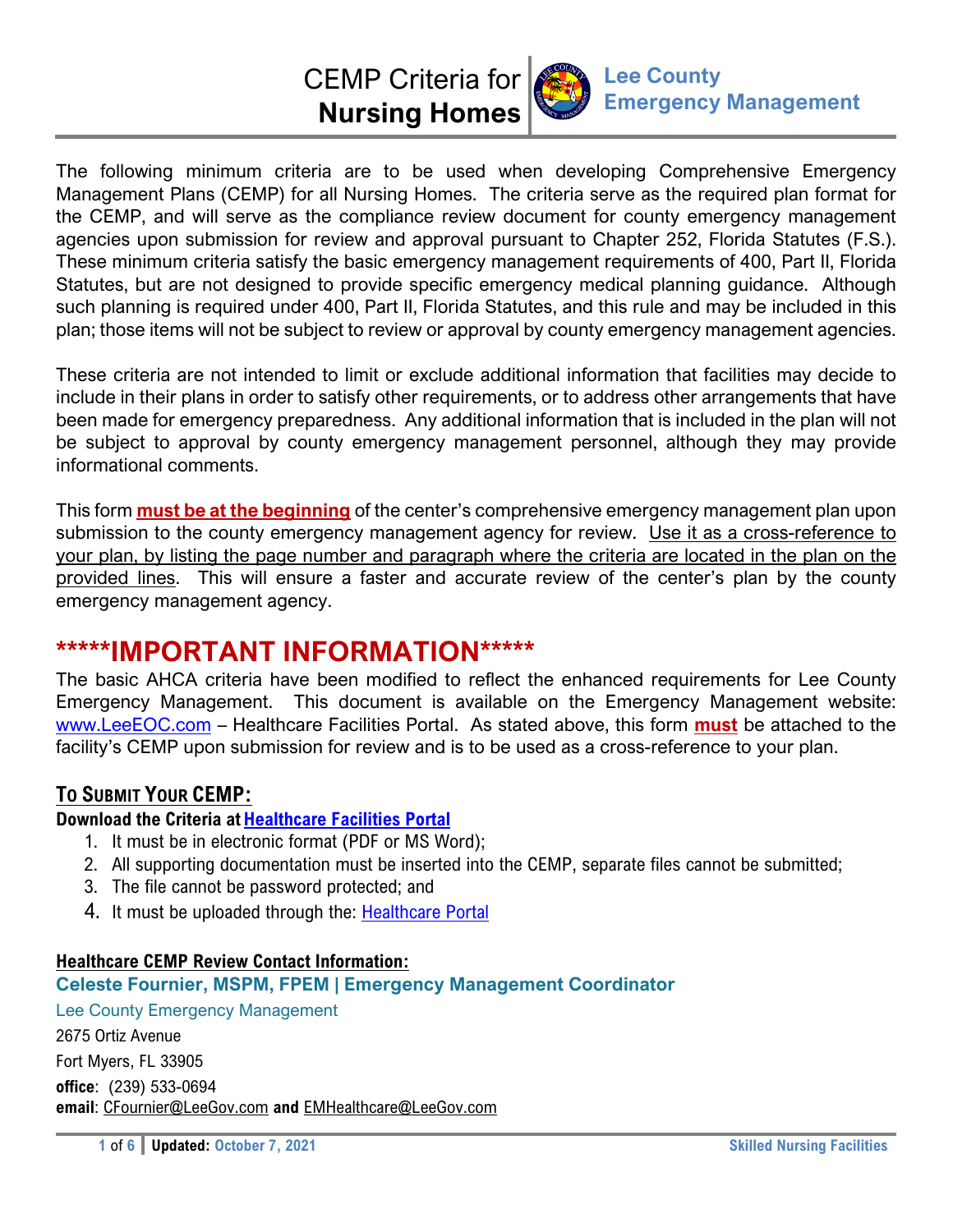|  | I. INTRODUCTION |
|--|-----------------|
|  |                 |

- A. Provide basic information concerning the facility to include:
	- 1. Name of the facility, address, phone number, emergency 24‐hour contact phone number, pager number (if available), fax number, type of facility, and license.
	- 2. Owner of facility, address, telephone (private or corporate ownership).
	- 3. Year facility was built, type of construction and date of any subsequent construction.
	- 4. Name of Administrator, address, work/home phone number, and work/home phone number of his/her Alternate.
	- 5. Name, address, work and home phone number of designated Safety Liaison serving as the primary contact for emergency operations.
	- 6. Name, address, work and home phone number of person implementing the provisions of this plan, if different from the Administrator.
	- 7. Name, work, and home telephone number of  $person(s)$  who developed this plan.
	- 8. Organizational chart identifying key management positions, with phone numbers.

 B. Provide an introduction to the Plan that describes its purpose, time of implementation, and the desired outcome that will be achieved through the planning process. Also, provide any other information concerning the facility that has bearing on the implementation of this plan.

#### II. AUTHORITIES AND REFERENCES

- A. Identify the legal basis for plan development and implementation to include statutes, rules and local ordinances, etc.
- B. Identify reference materials used in the development of the plan.
- C. Identify the hierarchy of authority in place during emergencies. Provide an organizational chart, if different from the previous chart required.

#### III. HAZARD ANALYSIS

- A. Describe the potential hazards that the facility is vulnerable to such as hurricanes, tornados, flooding, fires, hazardous materials, transportation accidents, proximity to a nuclear power plant, power outages during severe cold or hot weather, gas leaks, etc. Indicate history and lessons learned.
	- B. Provide site‐specific information concerning the facility to include:
	- 1. Location Map, a street level map noting the location of the facility.
	- 2. Licensed capacity, number of facility beds, maximum number of patients on site, and average number of patients on site.
	- 3. Maximum number of staff on site.
	- $\blacksquare$  4. Identify types of patients served by the facility:
		- a. Patients with dementia or Alzheimer's disease
		- **b. Patients requiring special equipment or other special care, such as oxygen or dialysis**
		- **c.** Patients who are non-ambulatory
		- d. Patients who require assistance
			- e. Patients who do not require assistance
			- f. Other ‐ list types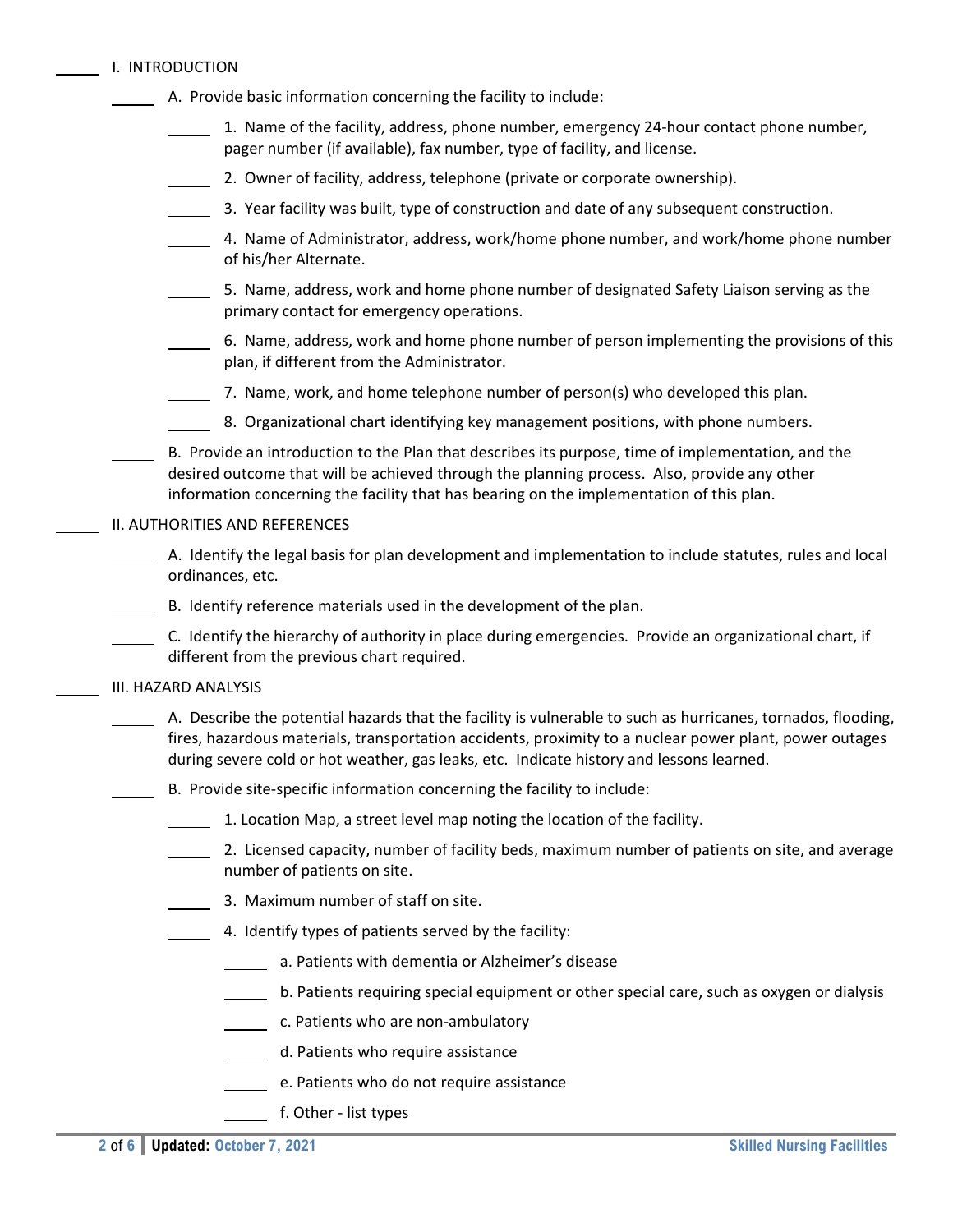- C. Identify the elevation of the first finished floor.
- D. Identify the hurricane surge evacuation zone the facility is located in, as of July 1, 2011.
- E. Identify the flood zone the facility is located in, as identified on a Flood Insurance Rate Map, as of 8/28/08.
- F. Number of miles facility is located from a railroad or major transportation artery.
- G. Identify if facility is located within 10 mile or 50‐mile emergency planning zone of a nuclear power plant.

#### IV. CONCEPT OF OPERATIONS

This section of the plan defines the policies, procedures, responsibilities, and actions that the facility will take before, during and after any emergency. At a minimum, the facility plan needs to address direction and control; notification; and evacuation and sheltering.

#### A. Direction and Control

Define the management function for emergency operations. Direction and control provide a basis for decision‐making and identify who has the authority to make decisions for the facility.

- 1. Identify by title who is in charge during an emergency and one alternate, should that person be unable to serve in that capacity.
- 2. Identify the chain of command to ensure continuous leadership and authority in key positions.
- 3. State the procedures that ensure timely activation and staffing of the facility during emergency incidents.
- 4. State the provisions made, if any, for emergency workers' families during emergency incidents.
- 5. State the operational and support roles for all facility staff (This will be accomplished through the development of Standard Operating Procedures, which must be attached to this plan).
- 6. State the procedures to ensure the following needs are supplied:
	- a. Emergency power and, if applicable, natural gas or diesel. If natural gas, identify alternate means should loss of power occur (which would affect the natural gas system). What is the capacity of the fuel tank for the emergency power system?
	- b. Food, water, sleeping arrangements and other essential supplies for 72‐hours.
	- c. Oxygen, if required for patients.
	- d. Transportation (may be covered in evacuation section).
	- 7. Provisions for continuous 24-hour staffing until the emergency has abated.

#### B. Notification

Procedures must be in place for the facility to receive timely information on impending threats and the alerting of the facility's decision makers, staff, and patients of potential emergency conditions.

- 1. Describe how the facility will receive warnings, to include off hours and weekends/holidays.
- 2. Describe how staff will be alerted.
- 3. Describe the procedures and policy for staff reporting to work.
- 4. Describe how patients will be alerted and the precautionary measures that will be taken.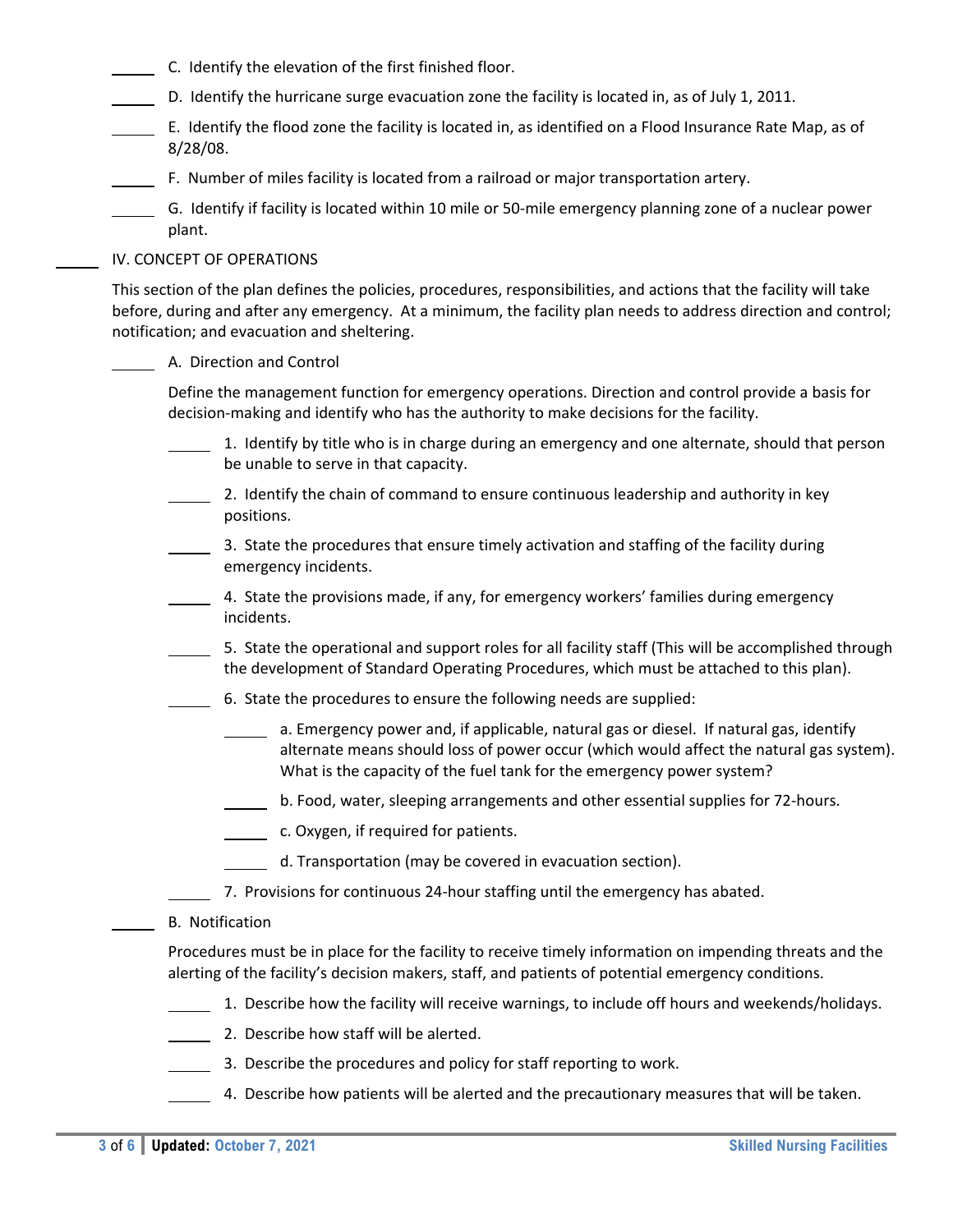- 5. Identify alternative means of notification should the primary system fail.
- 6. Identify by title the person responsible for, and the procedure to, update the AHCA Emergency Status System.
- 7. Identify procedures for notifying those areas or facilities (for which mutual aid agreements are in place) to which patients will be relocated or evacuated.
	- 8. Identify procedures for notifying families of patients that the facility is being evacuated.
- C. Evacuation

Facilities must plan for both internal and external disasters. Although facilities must be prepared for the possibility of relocating patients to another facility, there are instances when moving patients to another part of the facility would be more appropriate. The following criteria should be addressed to allow the facility to respond to both types of evacuation.

- 1. Describe the policies, roles, responsibilities, and procedures for moving and relocating patients.
- 2. Identify the individual responsible for implementing facility evacuation procedures.
- 3. Identify all arrangements (transportation of patients, etc.) made through mutual aid agreements, memorandums of agreement or understandings that will be used to evacuate patients (copies of the agreements must be updated annually and attached in the appendix).
	- 4. Describe logistical arrangements for transportation support to ensure essential records, medications, treatments, and medical equipment remain with the patient at all times.
	- 5. Identify the pre‐determined locations to which patients will be evacuated.
- 6. Provide a copy of the mutual aid agreement that has been entered into with a facility to receive patients (current, signed annually).
- 7. Specify at what point the mutual aid agreements and the notification of transportation and alternate facilities will begin.
- 8. Determine at what point to begin the pre-positioning of necessary medical supplies and provisions.
- 9. Identify evacuation routes that will be used and secondary routes that would be used should the primary route be impassable.
- 10. Specify the amount of time it will take to successfully move or relocate all patients (both internally and externally). Keep in mind that in hurricane evacuations, all movement should be completed before the arrival of tropical storm force winds (40 mph).
- 11. Describe the procedures to ensure that the facility's staff will accompany evacuating patients, to include a log system. If staff will not be accompanying patients, what measures will be used to ensure their safe arrival (i.e. who will render care during transport).
- 12. Determine what and how much each resident should take with them, providing for a minimum 72‐hour stay, with provisions to extend this period if the disaster is of a catastrophic magnitude.
- 13. Establish procedures for ensuring that all patients are accounted for and are out of the facility.
- 14. Identify procedures that will be used to keep track of patients once they have been relocated.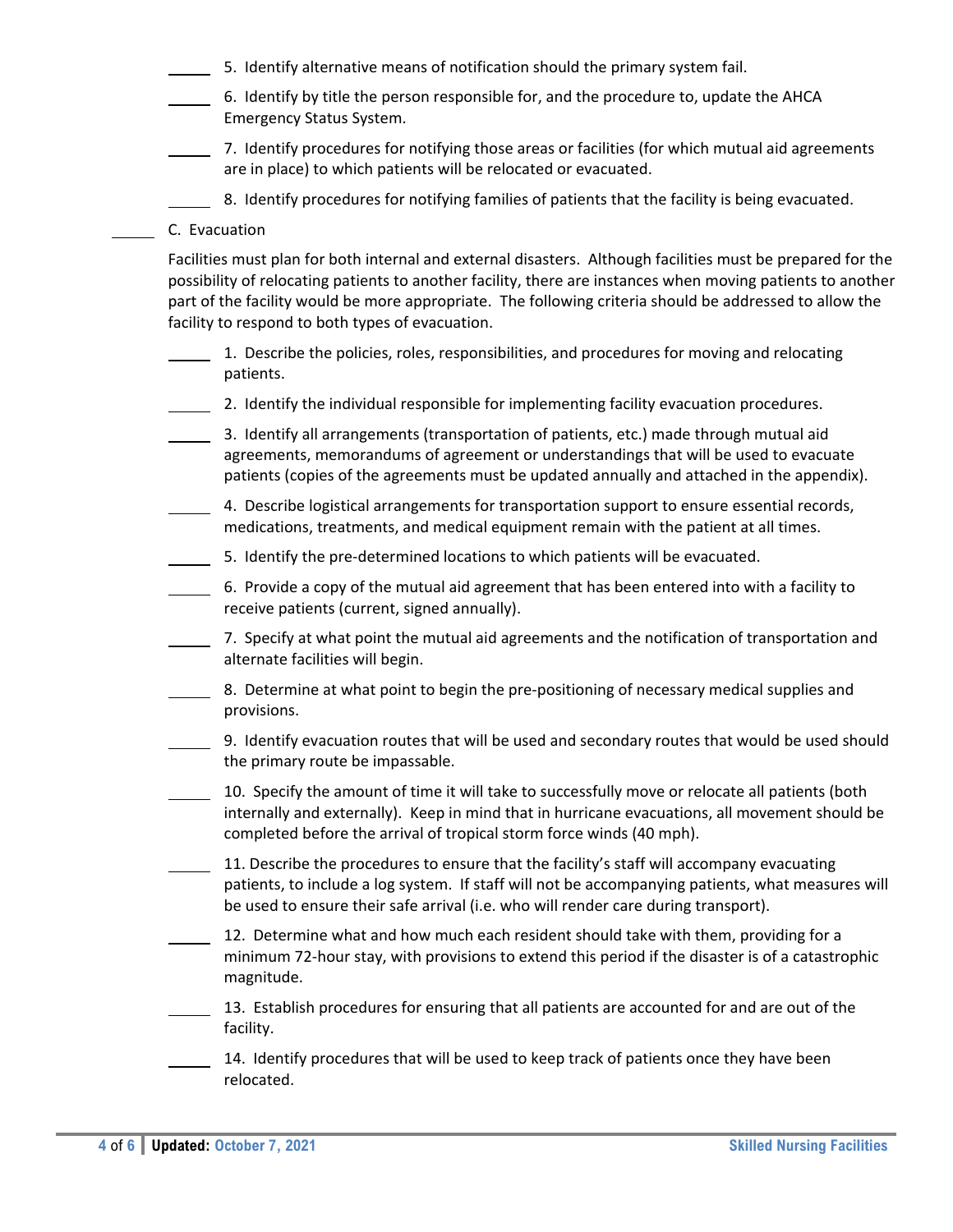15. Establish procedures for responding to family inquiries about patients who have been relocated.

D. Re-Entry

Once a facility has been evacuated, procedures need to be in place for allowing patients to re‐enter the facility.

- 1. Identify who is the responsible person(s) for authorizing re‐entry to occur.
- 2. Identify procedures for inspection of the facility to ensure it is structurally sound.
- 3. Explain how patients will be transported back to the facility following relocation. Identify how you will receive accurate, timely data on re-entry operations and patient tracking.
- E. Sheltering

If the facility will be accepting patients from an evacuating facility, the plan must describe the procedures that will be used once the evacuating facility's patients arrive.

- 1. Describe the receiving procedures for patients arriving from an evacuating facility.
- 2. Identify where additional patients will be housed. Provide a floor plan, which identifies the space allocated for additional patients.
- 3. Identify the means for providing, for a minimum of 72‐hours, additional food, water, and medical needs of those patients being hosted.
- 4. Identify how the facility will notify AHCA if it exceeds its licensed operating capacity and seek a waiver.
- 5. Describe the procedures for ensuring 24‐hour operations.
- 6. Describe procedures for providing sheltering for family members of critical workers.
- 7. Describe procedures for tracking additional patients within the facility.
- V. INFORMATION, TRAINING AND EXERCISES

This section identifies the procedures for increasing employee and patient awareness of possible emergencies and providing training on their emergency roles before, during, and after a disaster.

- A. Identify how and when staff will be trained in their emergency roles during non‐emergency times.
- B. Identify a training schedule for all employees and identify the provider of the training.
- C. Identify the provisions for training new employees regarding their disaster related role(s).
- D. Identify a schedule for exercising all or portions of the disaster plan on a semi-annual basis.
- E. Establish procedures for correcting deficiencies noted during training exercises.
- VI. APPENDIX

The following information is required, yet placement in an APPENDIX is optional, if the material is included in the body of the plan.

A. Roster of employees and companies with key disaster related roles.

1. List the names, addresses, and telephone numbers of all staff.

 2. List the name of the company, agency, organization, contact person, phone number and address of emergency service providers such as transportation, emergency power, fuel, water, police, fire, rescue, Red Cross, emergency management, etc.